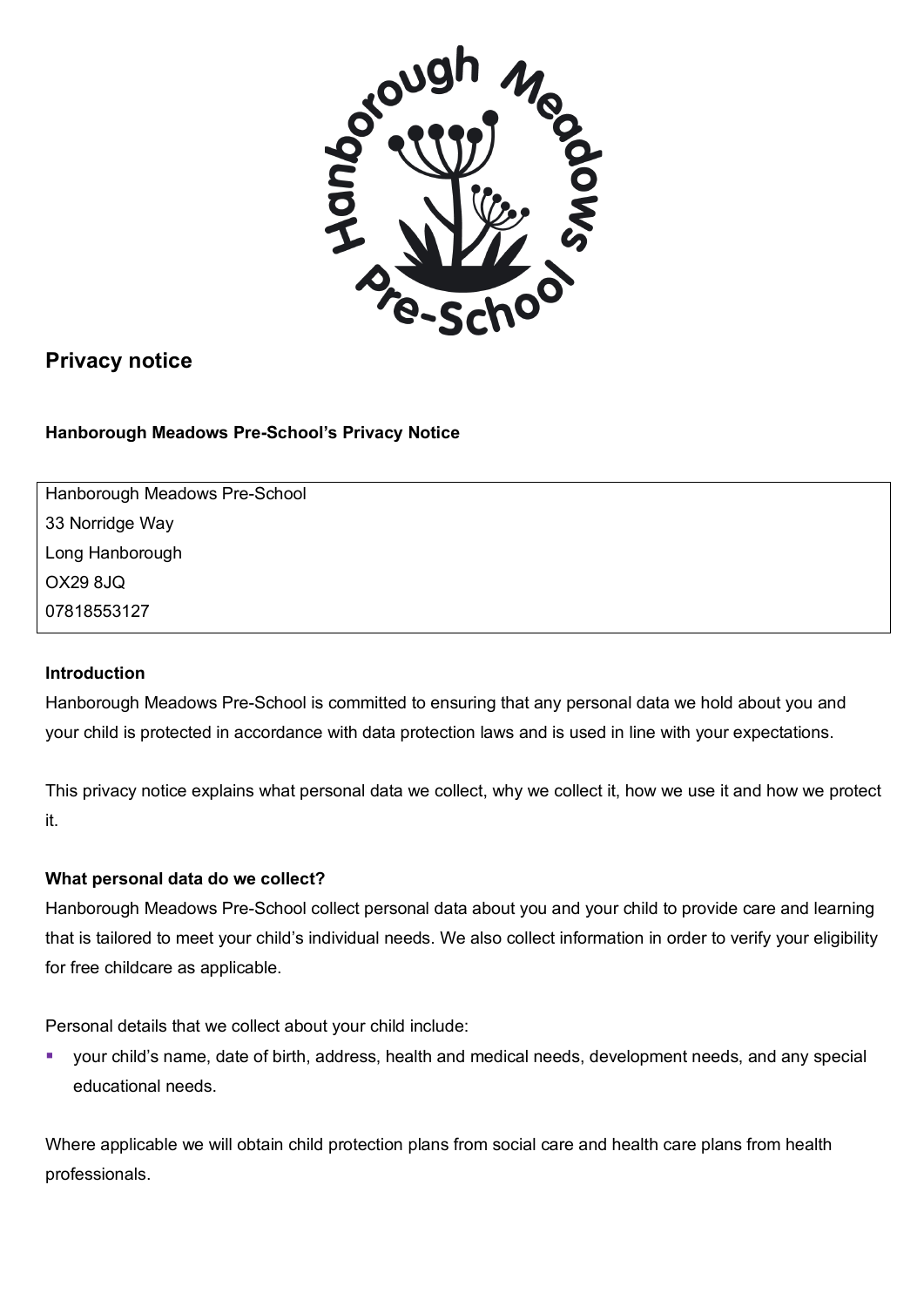We will also ask for information about who has parental responsibility for your child and any court orders pertaining to your child.

Personal details that we collect about you include:

§ your name, home and work address, phone numbers, emergency contact details, and family details as required, for example adults permitted to collect your child/children.

This information will be collected from you directly in the registration form.

If you apply for up to 30 hours free childcare, We will also collect:

■ vour national insurance number or unique taxpayer reference (UTR), if you're self-employed. We may also collect information regarding benefits and family credits that you are in receipt of.

# **Why we collect this information and the legal basis for handling your data**

We use personal data about you and your child in order to provide childcare services and fulfil the contractual arrangement you have entered into. This includes using your data to:

- contact you in case of an emergency
- to support your child's wellbeing and development
- to manage any special educational, health or medical needs of your child whilst at our setting
- to carry out regular assessment of your child's progress and to identify any areas of concern
- to maintain contact with you about your child's progress and respond to any questions you may have
- to process your claim for up to 30 hours free childcare (only where applicable)
- to keep you updated with information about our service

With your consent, we will also record your child's activities for their individual learning record. This may include photographs and videos. You will have the opportunity to withdraw your consent at any time, for images taken by confirming so in writing.

We have a legal obligation to process safeguarding related data about your child should we have concerns about their welfare. We also have a legal obligation to transfer records and certain information about your child to the school that your child will be attending (see *Transfer of Records* policy).

# **Who we share your data with**

In order for us to deliver childcare services we will also share your data as required with the following categories of recipients:

- Ofsted during an inspection or following a complaint about our service
- banking services to process chip and pin and/or direct debit payments (as applicable)
- the Local Authority (where you claim up to 30 hours free childcare as applicable)
- the government's eligibility checker (as above)
- our insurance underwriter (if applicable)
- our setting software management provider (if applicable)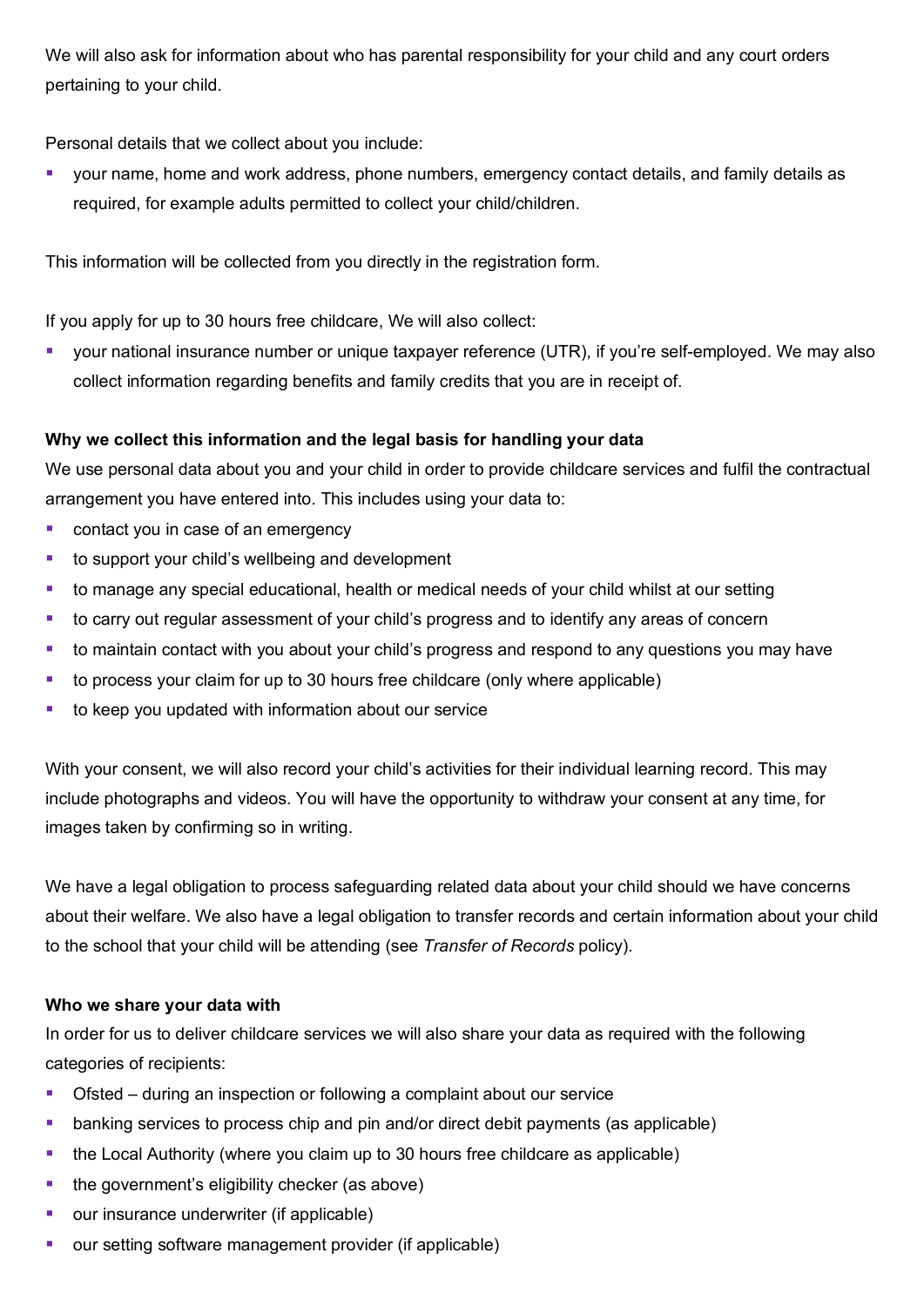■ the school that your child will be attending

We will also share your data if:

- We are legally required to do so, for example, by law, by a court or the Charity Commission;
- § to enforce or apply the terms and conditions of your contract with us.
- to protect your child and other children; for example by sharing information with social care, education, health or the police;
- it is necessary to protect our or others rights, property or safety
- we transfer the management of the setting, in which case we may disclose your personal data to the prospective buyer so they may continue the service in the same way.

We will never share your data with any other organisation to use for their own purposes

#### **How do we protect your data?**

We protect unauthorised access to your personal data and prevent it from being lost, accidentally destroyed, misused, or disclosed by:

Personal data is stored in a locked cabinet within the setting, personal data stored on a computer is password protected.

#### **How long do we retain your data?**

We retain your child's personal data for up to 3 years after your child no longer uses our setting, or until our next Ofsted inspection after your child leaves our setting. Medication records and accident records are kept for longer according to legal requirements. Your child's learning and development records are maintained by us and handed to you when your child leaves.

In some instances (child protection, or other support service referrals) we are obliged to keep your data for longer if it is necessary to comply with legal requirements (see our Children's and Provider Records policies).

#### **Automated decision-making**

We do not make any decisions about your child based soley on automated decision-making.

# **Your rights with respect to your data**

You have the right to:

- request access, amend or correct your/your child's personal data
- request that we delete or stop processing your/your child's personal data, for example where the data is no longer necessary for the purposes of processing; and
- request that we transfer your, and your child's personal data to another person

If you wish to exercise any of these rights at any time or if you have any questions, comments or concerns about this privacy notice, or how we handle your data please contact us. If you have continue to have concerns about the way your data is handled and remain dissatisfied after raising your concern with us. You